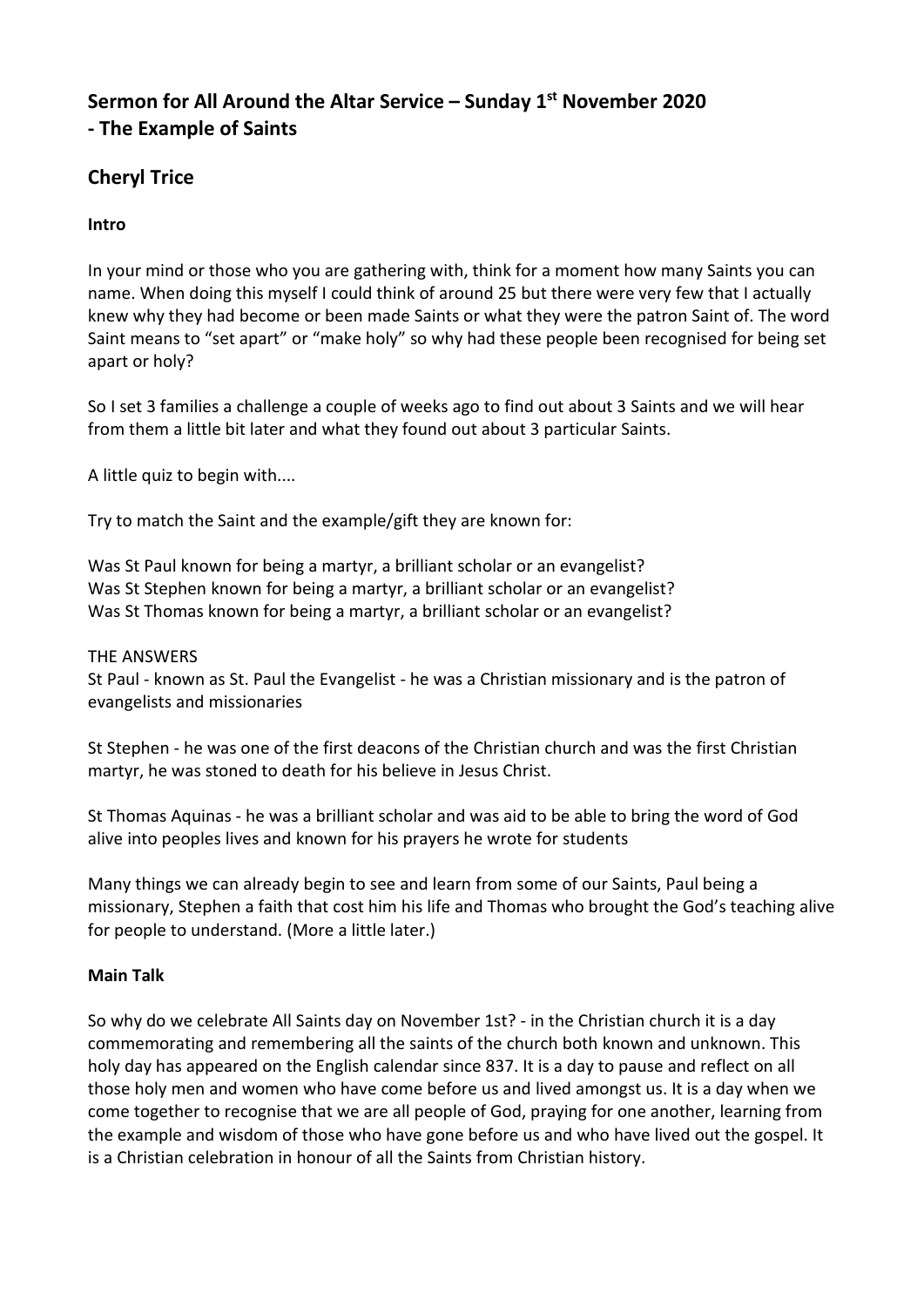In our bible reading today we are told the story of a rich young man who disappointed Jesus because he cared for his money and wealth more than he cared about living a holy life and following Jesus. He asked Jesus "What deed must I do to have eternal life?" At this point Jesus saw the young man's need for a better understanding and listed the commandments but still there was a lack of understanding because it wasn't about the good deeds, Jesus was trying to teach the young man eternal life isn't just about good deeds and having money or processions it's about God's grace. Many rich people that lived at the same time as Jesus believed that their riches proved they were under God's blessing, that they were living a life that God wanted for them. Eternal life is God's life in us so that we can have a life with him that never ends.

As I said earlier, I asked 3 families to find out about 3 certain saints - those saints were St Luke, St Teresa of Calcutta and St Francis. I asked them to find out:

what these saints were the patron saint of to find their favourite quote from that person what could we learn from their example and put into practice in our own lives?

#### Firstly St Luke (Janita's video)

What a wonderful testimony from Janita, planning for the future, of being ready and being a companion for their learners. St Luke the evangelist, he was a companion of Paul - Paul referred to him as a co worker and he was instrumental in the development of Christianity. The patron of artists, doctors and surgeons - Luke lived a life reaching out and helping out to anyone in need. As Janita has shared, many of Luke's stories show and display loving the poor. He saw hope in God's mercy and shared that with the people he met.

#### Next St Francis (Elizabeth's video)

Lovely to hear from Elizabeth the quote "Start by doing what is necessary, then do what is possible and suddenly you are doing the impossible" I'm sure we all, like Elizabeth, have felt challenged at starting something albeit necessary, particularly at this current time and we see how things do become possible with God as our companion and through God's love, grace and help we can do what we first thought impossible.

The patron saint of animals and the environment, St Francis devotion to God was expressed through his love of all God's creation."

#### And finally St Teresa of Calcutta (Helen, Phil & family video)

Wasn't that wonderful to hear from the Jordan family that their favourite quote from St Teresa is to "spread love everywhere you go, let no one ever leave you without leaving happier". What an example for us to take on board and try to follow. We know that Mother Teresa as she was more commonly known devoted her life to caring for the vulnerable, sick and poor. She was a noble prize winner for her humanitarian work and saw herself as God's hands and his voice here on earth for people. Her life was devoted to loving others because God loved her and she certainly spread that love.

The bible doesn't tell us to pray to the Saints or through the Saints but to think of our connectivity to past saints, to find inspiration in their lives and stories, the example of their unfailing trust and love in God. It was their love and belief in God that caused them to help people, to love people and devote themselves to caring for others. It was their Faith and belief in Jesus Christ that led to the way they lived their life, they weren't trying to earn eternal life like the young man in our reading, they believed and had faith that they already had eternal life; and that led them to live